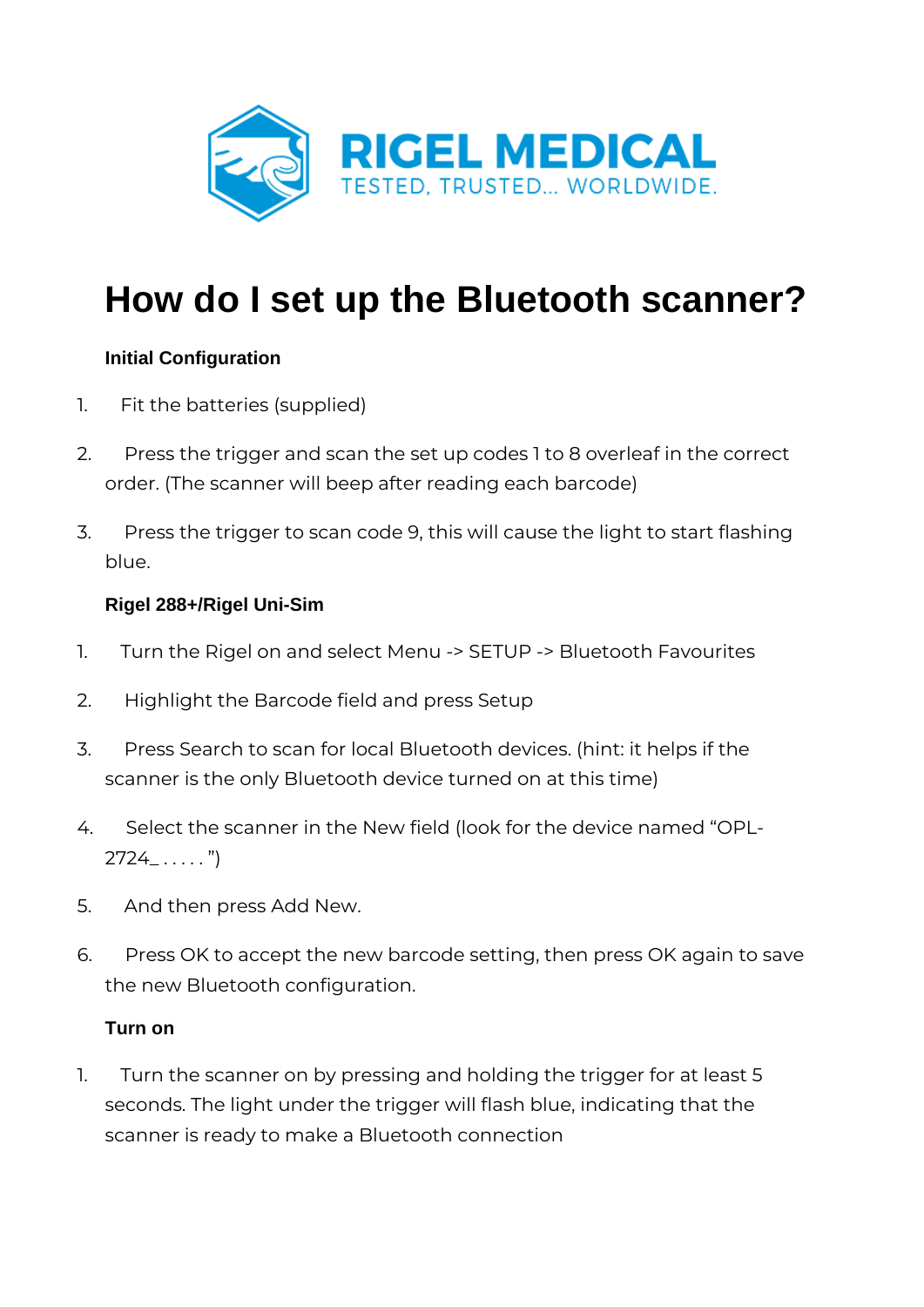- 2. Make sure User Preferences are set for Barcode or Barcode Comments. Then start Auto Mode.
- 3. When the connection is made, the Bluetooth icon will appear and the light on the scanner will go off
- 4. Press the trigger to scan a barcode. The scanner will beep when it detects a good barcode.

# **Turn off**

- 1. The scanner will turn itself off automatically if not used for 10 minutes
- 2. Or it can be turned into low power mode by pressing and holding the trigger for at least 8 seconds. (Note that in this case you can press the trigger and the laser will scan, but the scanner will not make a Bluetooth connection until it has been turned on again as above)

For initial configuration, scan through steps 1 to 9 below: